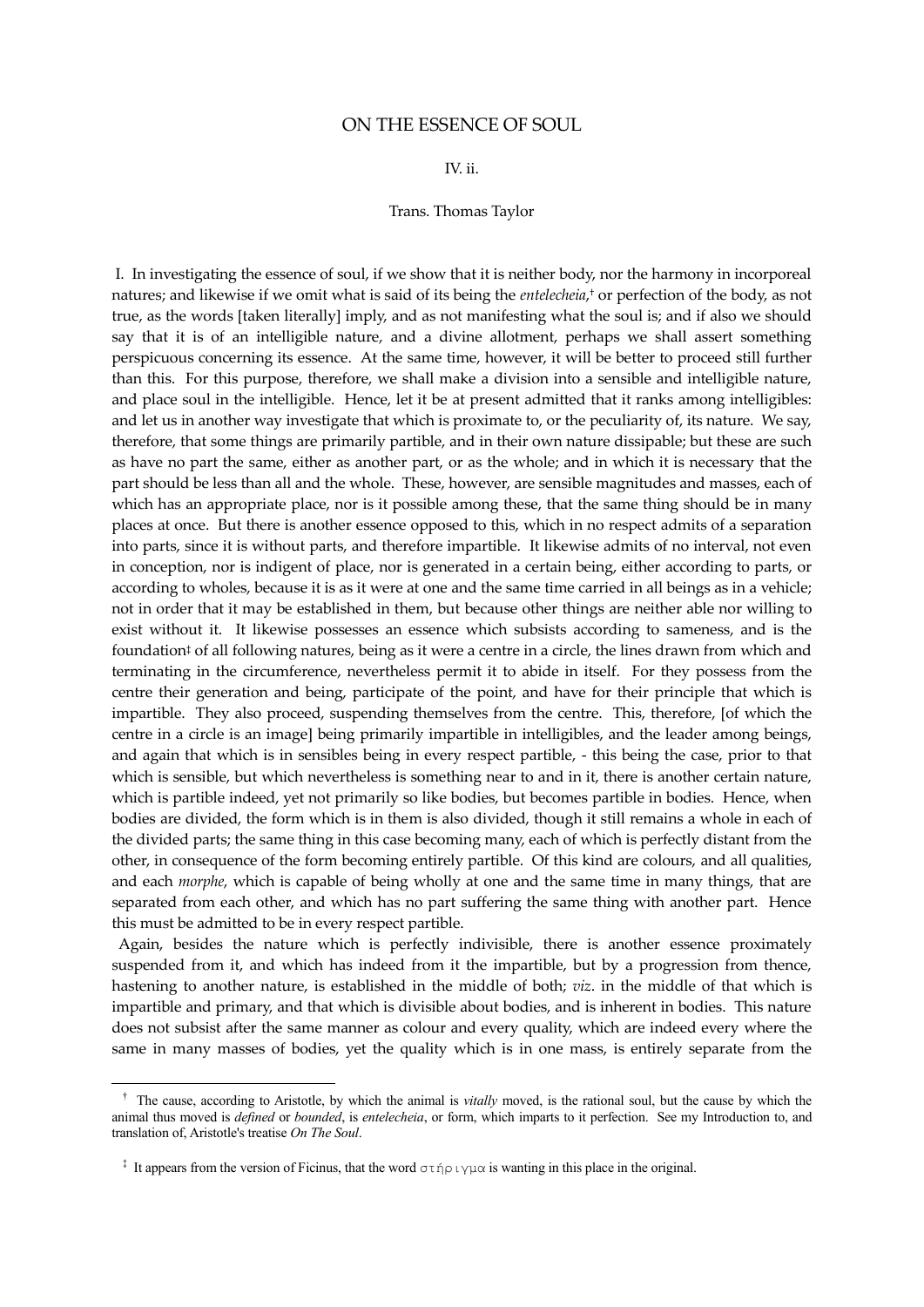quality in another, so far as one mass is also separate from another. And though the magnitude should be one, yet that which is the same in each part, has no communion whatever so as to produce copassivity, because this sameness is at the same time attended with [a predominant] difference. For the sameness is passion, and is not itself also essence. That, however, in this middle nature which accedes to an impartible. essence, is itself essence, and is ingenerated in bodies, about which also it happens to be divided; yet it does not suffer this, till it gives itself to bodies. When, therefore, it is inherent in bodies, though it should be inherent in the greatest body, and which is every where most extended, yet though it gives itself to the whole, it does not depart from the unity of its nature. Yet it is not one in the same manner as body. For body is one by continuity, but one part of it is different from another, and is situated in a different place. Nor again is it one, in the same manner as one quality. The nature, however, which is at once partible and impartible, and which we say is soul, is not one like that which is continued, having another and another part; but it is partible indeed, because it is in all the parts of that in which it subsists; and impartible, because the whole of it is in all the parts, and likewise in each of the parts. He, therefore, who perceives this, and beholds the power of it, will know what a divine and admirable thing soul is, and that it possesses a supernatural essence; not indeed having magnitude, but being present with all magnitude, and existing in this place, and again not existing in it, and this not by a different, but the same nature. So that it is divided into parts, and again not divided; or rather, it is neither divided, nor generated divisible. For it remains with itself a whole. But it is divided about bodies, because bodies in consequence of their proper partibility, are not able to receive it impartibly. So that the distribution into parts, is the passion of bodies, and not of soul.

II. That it is necessary, however, that the nature of soul should be a thing of this kind, and that it is.not possible for soul to be any thing besides this, being neither alone impartible, nor alone partible, but that it is necessarily after this manner both these, is manifest from the following considerations. For if it was like bodies having another and another part, when one part suffered, another part would not be sensible of the suffering, but that soul for instance, which is in the finger, would have a sensation of the passion, as being different, and subsisting in itself. And, in short, there would be many souls, governing each of us. One soul, likewise, would not govern this universe, but an infinite number of souls separate from each other. For with respect to what is said about continuity, unless it contributes to unity, it is introduced in vain. For that which is asserted by some who deceive themselves, is not to be admitted, *viz*. that the senses gradually arrive at the ruling part, by a continued succession.<sup>†</sup> In the first place, therefore, to say that the senses arrive at the ruling part of the soul, is said without examination. For how do they divide, and assert *this* to be one thing, but *that* another, and the riling part something else? By how much quantity, also, do they divide each of these; or by what difference, the quality being one, and the bulk continued? Whether, likewise, is the ruling part alone sentient, or have the other parts also a sensible perception? And if this is the case with the ruling part alone, it will then perceive, when the sensible passion falls on this part established in a certain place; but if it falls on another part of the soul, which is not naturally adapted to be sentient, this part will not deliver the same passion to the ruling part, nor, in short, will there be sensation. If, also, the sensible passion falls on the ruling part, it will either fall on a part of it, and this being sentient, the remaining parts will no longer be sensitive; for it would be in vain; or there will he many and infinite sensible perceptions, and all of them will be dissimilar. Hence, one sensible perception will say, I primarily suffer, but another will say, I perceive the passion of another sense. Each sensation, likewise, except the first, will be ignorant where the passion was generated. Or each part of the soul will be deceived, fancying that the passion was there generated, where it is. If, however, not only the ruling part, but any other part has a sensible perception, why will this part be the leader, but another part not? Or why is it necessary that sensation should arrive at the ruling part? How, likewise, will the sensations arising from many senses, such as the ears and eyes, know one particular thing? But again, if the soul is entirely one, so as to be perfectly impartible, and one in itself; and if it entirely flies from the nature of multitude and partibility, no body which may

-

<sup>&</sup>lt;sup>†</sup> For διαδόσει here, it is necessary to read, conformably to the version of Ficinus, διαδοχ<sub>\_</sub>.